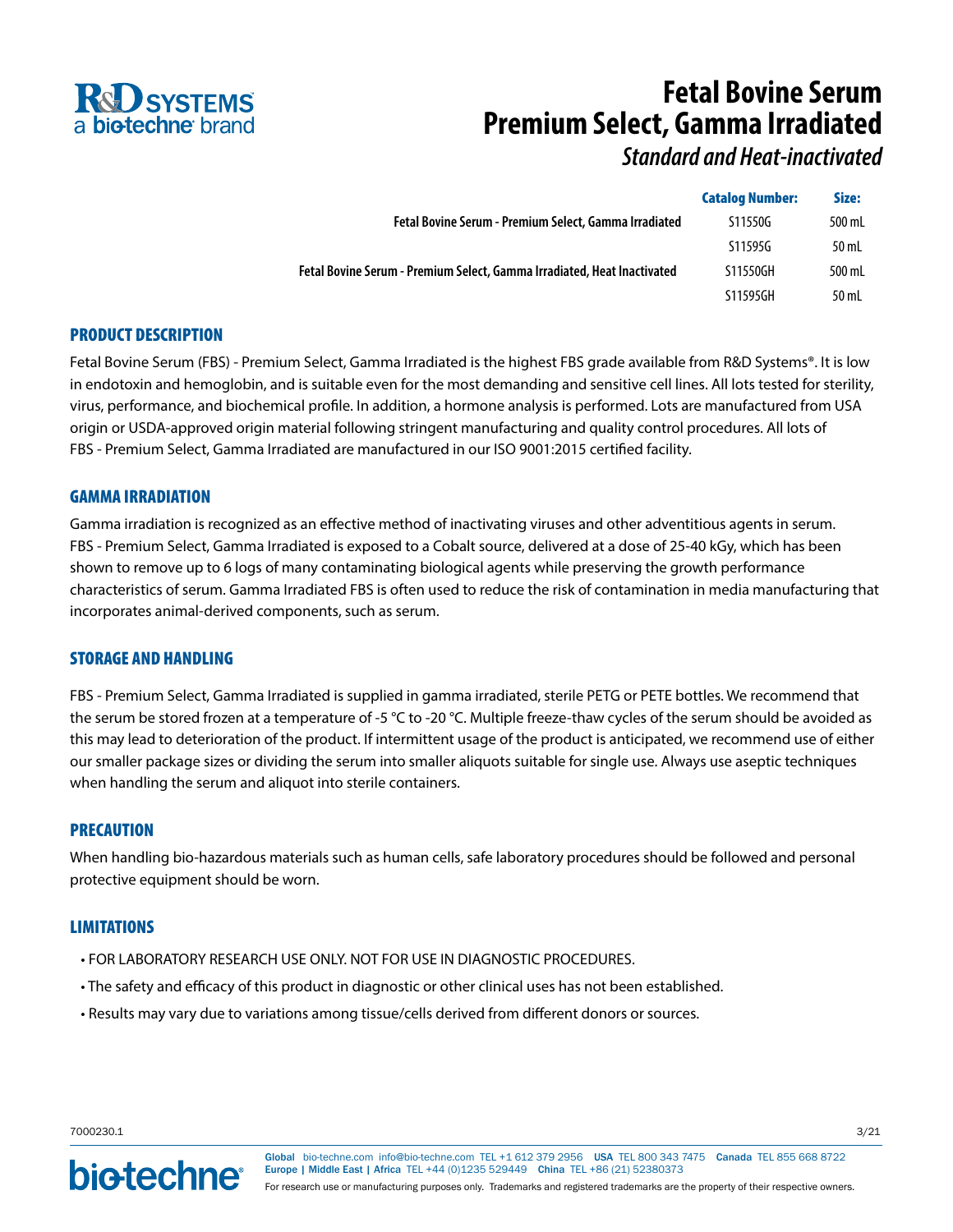# COLLECTION AND PROCESSING

R&D Systems® FBS has excellent cell growth characteristics, low endotoxin, and low hemoglobin values. This is achieved by maintaining direct control over every process step from the initial raw material processing at the collection sites, to final filtration, bottling, and quality control. This vertical integration allows for the production of high-quality sera and for the minimization of lot-to-lot variation.

#### **ORIGIN:**

R&D Systems FBS is manufactured under a process that meets all of the USDA requirements for animal products. All of our FBS is traceable back to the date and location of collection. The USDA restricts importation of serum from areas that are considered to have or are at high risk for exotic diseases, including foot and mouth disease (FMD) and bovine spongiform encephalopathy (BSE). In addition, all sera used in manufacturing must meet our strict quality requirements for raw material.

#### **CLOSED SYSTEM COLLECTION:**

Since the beginning of mammalian cell culture back in the 1950s, there has been a constant demand for high quality FBS used to support the growth of cells *in vitro*. R&D Systems customers' need for quality and consistency has led our FBS to be sourced from an extensive network of serum collection sites. This direct control over the serum collection sites and our pioneering collection techniques have resulted in a stable, traceable supply of quality serum for researchers. This network continues to grow even today, allowing us to consistently meet our customers' needs, even as the global supply of FBS fluctuates due to environmental factors such as regional droughts, natural disasters, disease outbreaks and other circumstances that affect our industry.

The quality of FBS is determined primarily at the blood collection site and in the initial serum processing. Monitoring each step of the production process at these critical stages to assure that the raw material meets our highest quality standards. The bovine blood is collected using a closed loop system that minimizes bacterial contamination during collection and yields serum with low levels of endotoxin. To reduce hemolysis and improve product quality, the whole blood is kept at refrigerated temperatures from the time of collection until it is processed.

#### **RAW MATERIAL PROCESSING:**

The whole blood is allowed to clot at refrigerated temperatures. Serum is then carefully removed from the clot after centrifugation at refrigerated temperatures, to avoid contamination by red blood cells. This raw serum product is immediately placed into bottles and frozen for delivery to our manufacturing facility. The product remains frozen throughout the entire shipping and receiving process, from the raw processing site to our manufacturing facility. This rapid processing ensures that endotoxin levels in the serum remain low and that the growth promoting qualities of the serum remain at their peak levels.

#### **FILTRATION:**

Approved lots of raw serum are thawed under controlled conditions and sterile filtered by an in-line process that uses multiple 0.1 μm filters for the final filtration step. Filling takes place in a laminar flow hood certified to maintain Class 100 conditions. The filling room is maintained under positive pressure with HEPA-filtered air. The serum is aseptically dispensed into gamma irradiated, sterile PETG or PETE bottles. Filled containers are immediately labeled and frozen, and then maintained at temperatures less than -5 °C to preserve the product quality.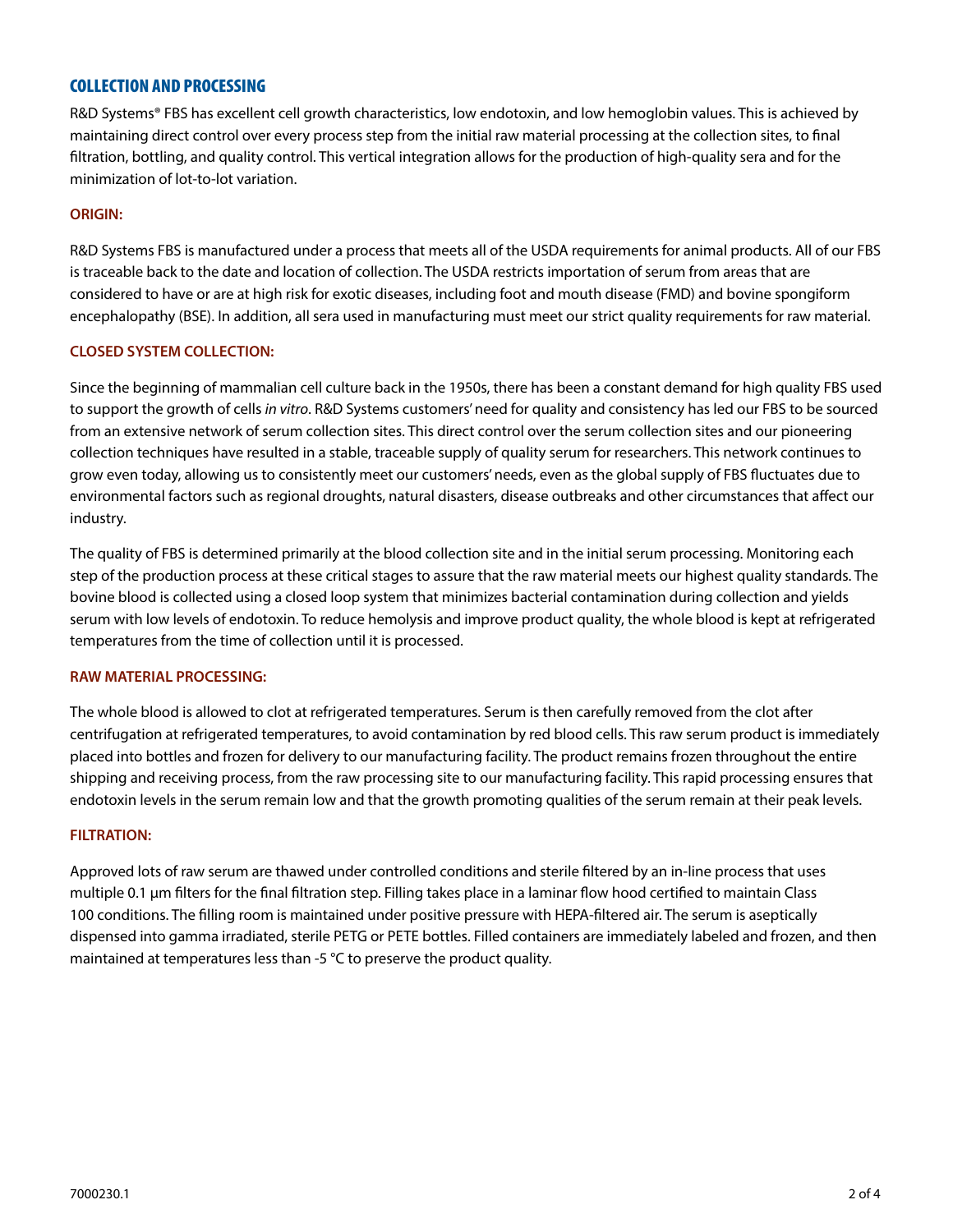# QUALITY CONTROL TESTING

## **CHEMICAL ANALYSES:**

The Osmolality (vapor pressure method) and pH are measured on instruments that are calibrated daily using reference solutions traceable to National Institute of Standards and Technology Reference Materials.

Hemoglobin content of the serum is measured spectrophotometrically.

Endotoxin content is measured using the Limulus amebocyte lysate (LAL) gel-clotting assay.

## **BIOCHEMICAL PROFILE:**

**All grades of FBS from R&D Systems**® **undergo a biochemical profiling. The specific biochemical profile may differ between FBS grades.**

| <b>Total Protein</b> | <b>Total Bilirubin</b>     | Blood Urea Nitrogen (BUN)   | Sodium/Potassium Ratio |
|----------------------|----------------------------|-----------------------------|------------------------|
| Albumin              | Iron                       | Creatinine                  | Chloride               |
| Globulin             | <b>UIBC</b>                | <b>BUN/Creatinine Ratio</b> | Calcium                |
| A/G ratio            | Cholesterol                | Uric Acid                   | Phosphorus             |
| lgG                  | <b>Triglycerides</b>       | Sodium                      | Magnesium              |
| ALT/SGPT             | Glucose                    | Potassium                   | <b>Bicarbonate</b>     |
| Alkaline Phosphate   | Gamma Glutamyl Transferase |                             |                        |

## **MICROBIOLOGICAL TESTING**

Each lot of serum is tested to confirm the absence of bacterial or fungal contamination using modified methods referenced in the U.S. Pharmacopeia.

Each lot of serum is tested to confirm the absence of mycoplasma contamination to the limit of detection with the methods used. The large-volume method of Barile and Kern is used to detect mycoplasma that can be cultivated in media. Three different media are inoculated with the serum sample and grown under both aerobic and anaerobic conditions. Non-cultivatable mycoplasma are detected by passage of the sample on an indicator cell line and staining with a DNA-fluorochrome.

### **VIRUS TESTING**

Serum is tested for adventitious agents using modified procedures adapted from the Code of Federal Regulations, Title 9, Section 113.53, "Requirements for Ingredients of Animal Origin". Virus susceptible cell cultures previously shown to be free of viral contamination are cultured in medium containing the test serum. During this period, cultures are examined microscopically for evidence of virus-induced morphological changes or cytopathogenic effects. After multiple passages and a minimum of 21 days, the cultures are tested for the presence of specific viral agents (see table above) by fluorescent antibody staining, for cytopathogenic viral agents such as Infectious Bovine Rhinotracheitis virus (IBRV) by geimsa staining and for hemadsorbing viral agents such as Parainfluenza-3 virus (PI-3V).